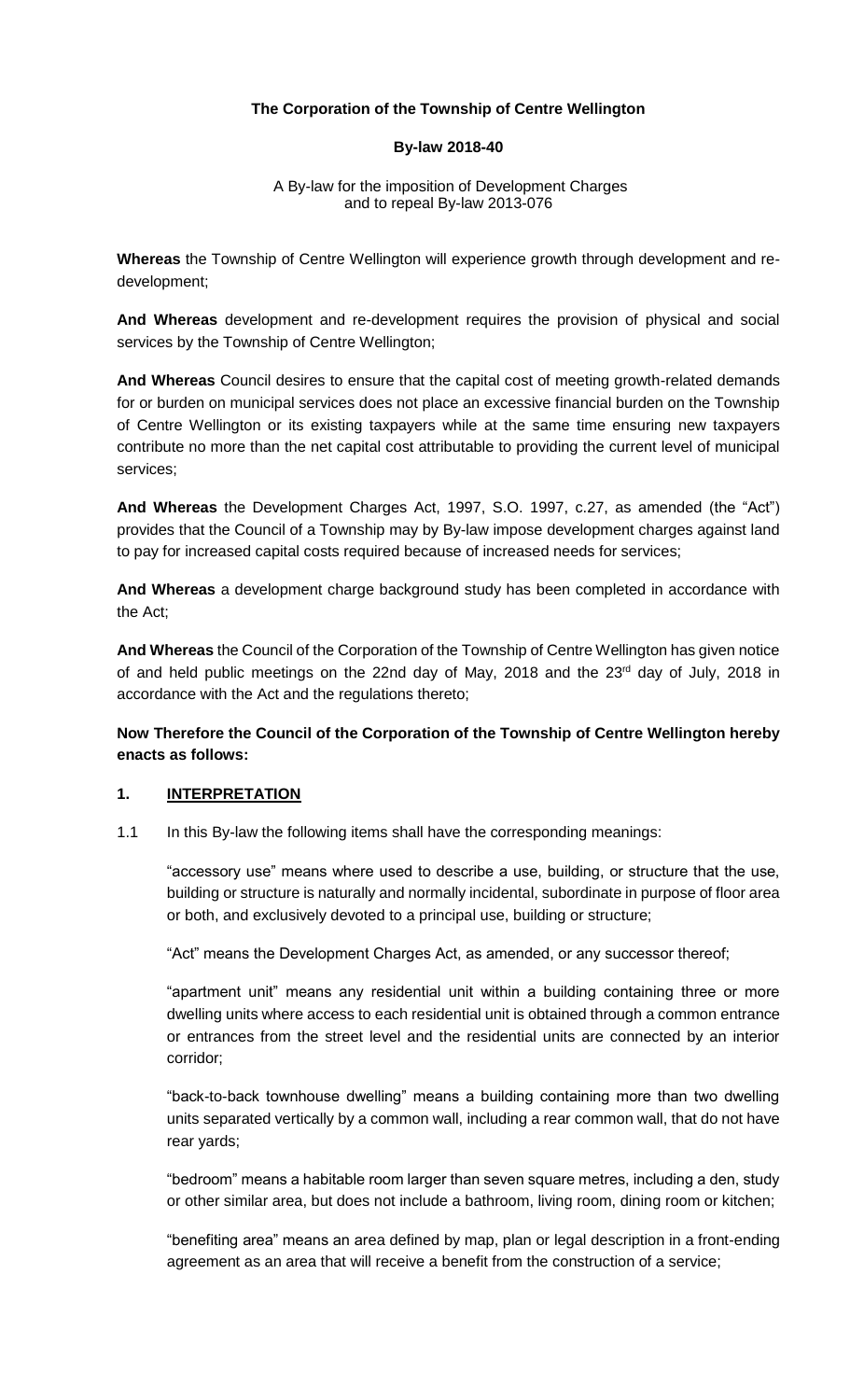"board of education" has the same meaning as set out in the Education Act, R.S.O. 1990, c.E.2, as amended, or any successor thereof (the "Education Act");

"bona fide farm uses" means the proposed development will qualify as a farm business operating with a valid Farm Business Registration Number issued by the Ontario Ministry of Agriculture, Food and Rural Affairs and be assessed in the Farmland Realty Tax Class by the Ontario Property Assessment Corporation;

"brownfield site" means an undeveloped or previously developed site with potential for redevelopment, but that may be contaminated by previous activities occurring on or adjacent to the site. They are usually, but not exclusively, former industrial or commercial properties that may be underutilized, derelict or vacant. Without limiting the generality of the foregoing, a Brownfield Site may include former gasoline/service stations, former landfill sites, former industrial sites, or former commercial sites.

"Building Code Act" means the Building Code Act, 1992, S.O. 1992, c.23 as amended, or any successor thereof (the "Building Code Act");

"capital cost" means costs incurred or proposed to be incurred by the Township or a local board thereof directly or by others on behalf of and as authorized by the Township or local board,

- (a) to acquire land or an interest in land, including a leasehold interest,
- (b) to improve land,
- (c) to acquire, lease, construct or improve buildings and structures,
- (d) to acquire, construct or improve facilities including,
	- (i) furniture and equipment other than computer equipment, and
	- (ii) material acquired for circulation, reference or information purposes by a library board as defined in the Public Libraries Act, R.S.O. 1990, Chap. P.44, as amended, or any successor thereof; and
	- (iii) rolling stock with an estimated useful life of seven years or more.
- (e) to undertake studies in connection with any matter under the Act and any of the matters in clauses (a) to (d) above, including the development charge background study

required for the provision of services designated in this By-law within or outside the Township, including interest on borrowing for those expenditures under clauses (a) to (e) above that are growth-related;

"commercial" means any use of land, structures or buildings for the purposes of buying or selling commodities and services, but does not include industrial or agricultural uses, but does include hotels, motels, motor inns and boarding, lodging and rooming houses;

"Council" means the Council of the Township;

"development" means the construction, erection or placing of one or more buildings or structures on land or the making of an addition or alteration to a building or structure that the effect of increasing the size of usability thereof, and includes redevelopment;

"development charge" means a charge imposed with respect to this By-law;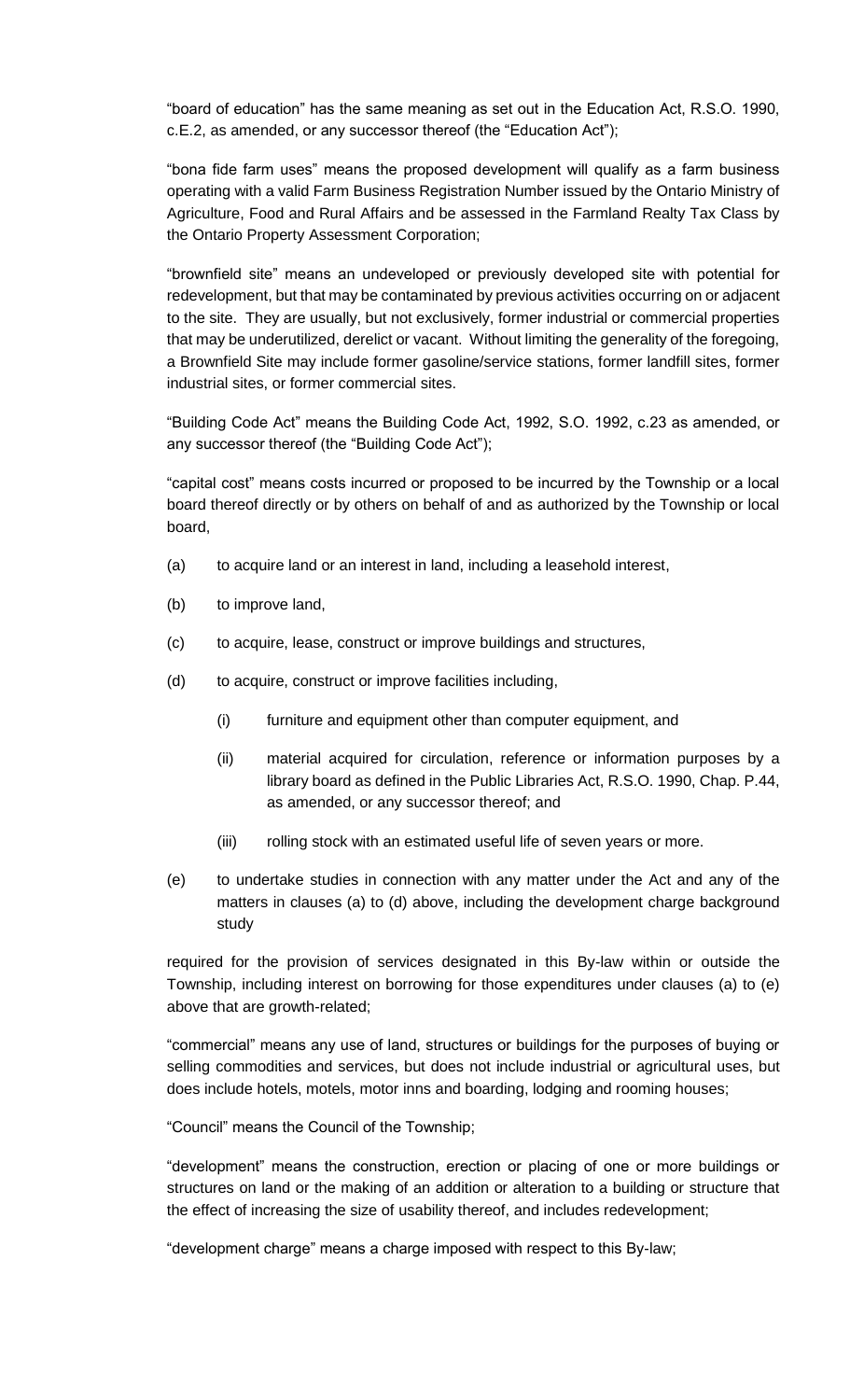"dwelling unit" means any part of a building or structure used, designed or intended to be used as a domestic establishment in which one or more persons may sleep and are provided with culinary and sanitary facilities for their exclusive use;

"existing" means the number, use and size that existed as of the date this By-law was passed;

"existing industrial building" means a building or buildings existing on a site in the Township of Centre Wellington on October 16th, 2006 or the buildings or structures constructed and occupied on a vacant site pursuant to site plan approval under section 41 of the Planning Act, R.S.O. 1990, c. P.13 (the "Planning Act") subsequent to October 16, 2006 for which full development charges were paid, and is used for or in connection with,

a) the production, compounding, processing, packaging, crating, bottling, packaging or assembling of raw or semi-processed goods or materials ("manufacturing") in not less than seventy-five per cent of the total gross floor area of the building or buildings on a site ("manufacturing") or warehousing related to the manufacturing use carried on in the building or buildings,

b) research or development in connection with manufacturing in not less than seventy-five per cent of the total gross floor area of the building or buildings on a site,

c) retail sales by a manufacturer, if the retail sales are at the site where the manufacturing is carried out, such retail sales are restricted to goods manufactured at the site, and the building or part of a building where such retail sales are carried out does not constitute greater than twenty-five per cent of the total gross floor area of the building or buildings on the site, or

d) office or administrative purposes, if they are,

1. carried out with respect to the manufacturing or warehousing; and,

2. in or attached to the building or structure used for such manufacturing or warehousing;

"farm building" means that part of a bona fide farming operation encompassing barns, silos and other ancillary development to an agricultural use, but excluding a residential use;

"gross floor area" means:

- (a) in the case of a residential building or structure, the total area of all floors above grade of a dwelling unit measured between the outside surfaces of exterior walls or between the outside surfaces of exterior walls and the centre line of party walls dividing the dwelling unit from any other dwelling unit or other portion of a building; and
- (b) in the case of a non-residential building or structure, or in the case of a mixed-use building or structure in respect of the non-residential portion thereof, the total area of all building floors above or below grade measured between the outside surfaces of the exterior walls, or between the outside surfaces of exterior walls and the centre line of party walls dividing a non-residential use and a residential use, except for:
	- (i) loading facilities above or below grade;
	- (ii) a part of the building or structure below grade that is used for the parking of motor vehicles or for storage or other accessory use; and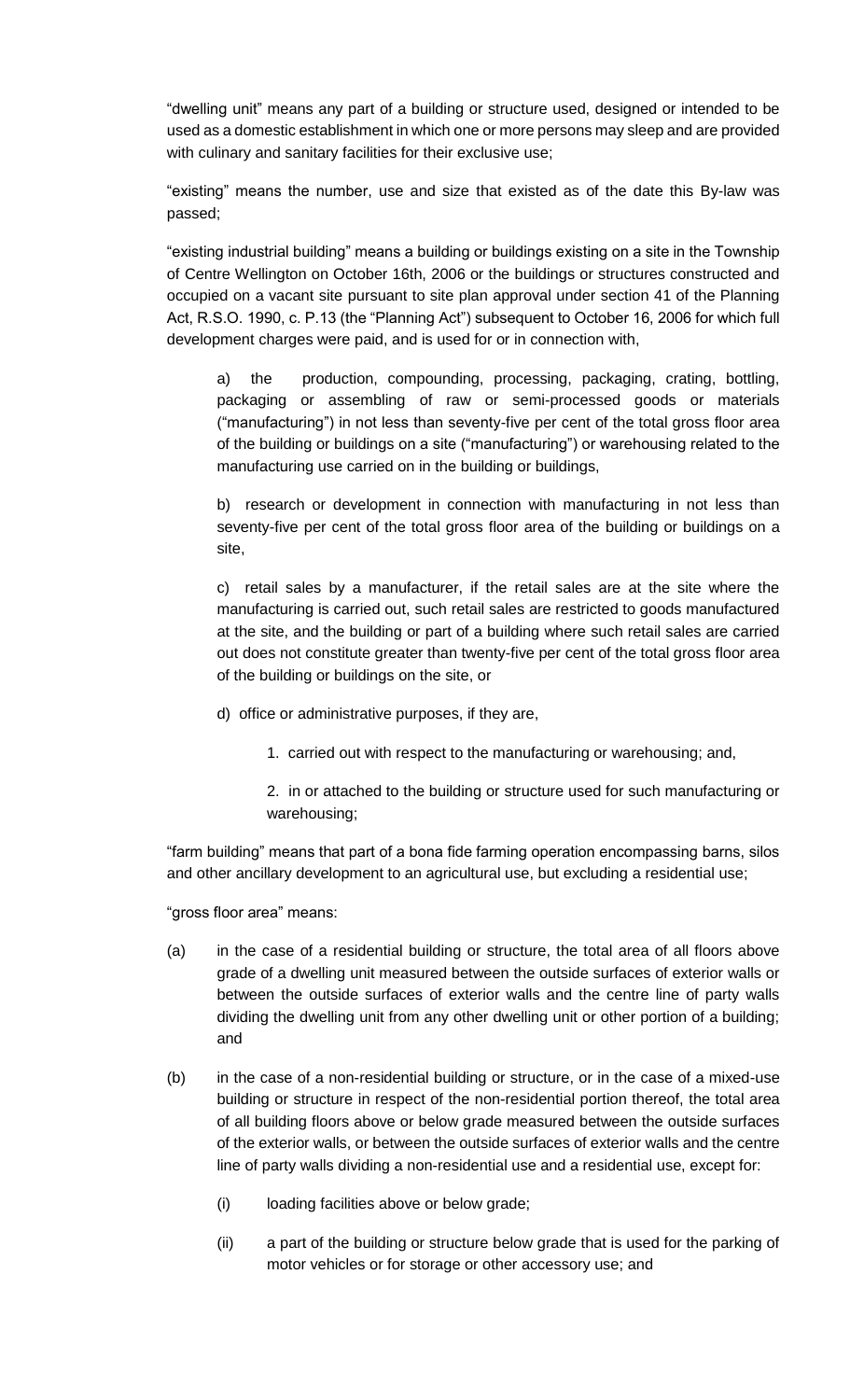- (iii) wind turbines, which are defined in (c).
- (c) in the case of a non-residential wind turbine, the total area of the concrete base of the structure;

"industrial" means lands, buildings or structures used or designed or intended for use for production, compounding, processing, packaging, crating, bottling, or assembly ("manufacturing") of raw goods or semi-processed goods or materials, research and development relating thereto, warehousing or bulk storage of goods, and includes office uses and the sale of commodities to the general public where such uses are accessory to an industrial use, and includes marijuana facilities, but does not include the sale of commodities to the general public through a warehouse club;

"institutional" means land, buildings, structures or any part thereof used by any organization, group or association for promotion of charitable, educational or benevolent objectives and not for profit or gain;

"live/work unit" means a unit which contains separate residential and non-residential areas intended for both residential and non-residential uses concurrently, and shares a common wall or floor with direct access between the residential and non-residential areas;

"Local Board" means a local board as defined in section 1 of the Municipal Affairs Act other than a board as defined in subsection 1(1) of the Education Act;

"local services" means those services, facilities or things which are under the jurisdiction of the Township and are related to a plan of subdivision or within the area to which the plan relates in respect of the lands under Sections 41, 51 or 53 of the Planning Act, R.S.O. 1990, Chap. P.13, as amended, or any successor thereof;

"marijuana facilities" means a building used, designed or intended for growth, producing, testing, destroying, storing or distribution, excluding retail sales, of medical marijuana or cannabis authorized by a license issued by the federal Minister of Health pursuant to section 25 of the Marihuana for Medical Purposes Regulations, SOR/2013-119, under the Controlled Drugs and Substances Act, S.C. 1996, c.19;

"multiple dwellings" means all dwellings other than single-detached, semi-detached and apartment unit dwellings and includes but is not limited to back-to-back townhouses, stacked townhouses and the residential portion of a live/work unit;

"non-residential use" means a building or structure of any kind whatsoever used, designed or intended to be used for other than a residential use and includes wind turbines;

"Official Plan" means the Official Plan adopted for the Township, as amended and approved;

"owner" means the owner of land or a person who has made application for an approval for the development of land upon which a development charge is imposed'

"place of worship" means that part of a building or structure that is exempt from taxation as a place of worship under the Assessment Act, R.S.O. 1990, Chap. A.31, as amended, or any successor thereof;

"rate" means the interest rate established weekly by the Bank of Canada based on Treasury Bills having a term of 91 days;

"regulation" means any regulation made pursuant to the Act;

"residential dwelling" means a building, occupied or capable of being occupied as a home, residence or sleeping place by one or more persons, containing one or more dwelling units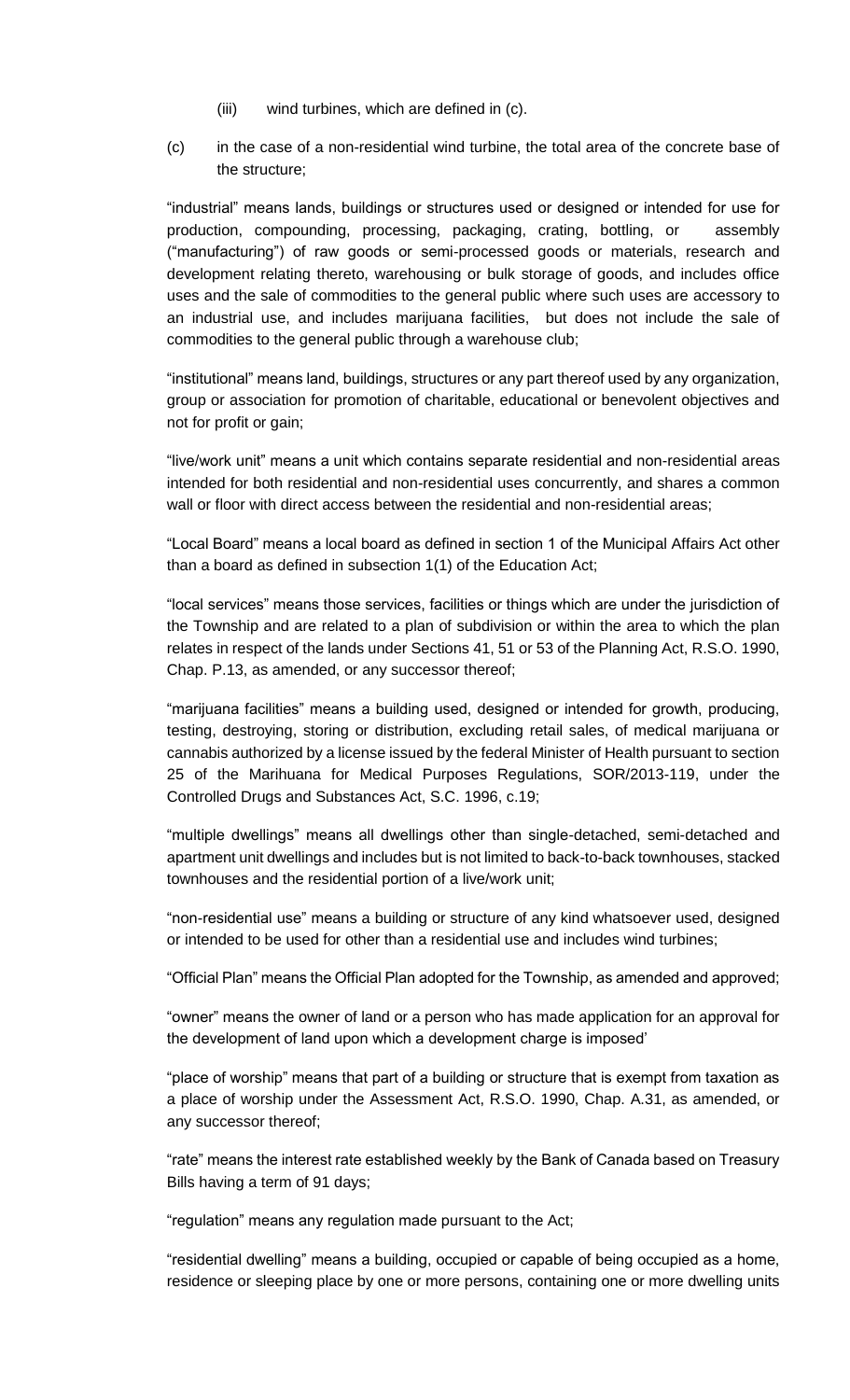but not including motels, hotels, tents, truck campers, tourist trailers, mobile camper trailers or boarding, lodging or rooming houses;

"residential use" means the use of a building or structure or portion thereof for one or more dwelling units. This also includes a dwelling unit on land that is used for an agricultural use;

"row dwelling" means a building containing three or more attached dwelling units in a single row, each of which dwelling units has an independent entrance from the outside and is vertically separated from any abutting dwelling unit;

"school, private" means a private school defined under the Education Act or any successor thereto, being "an institution at which instruction is provided at any time between the hours of 9 a.m. and 4 p.m. on any school day for five or more pupils who are of, or over compulsory school age in any of the subjects of the elementary or secondary school courses of study".

"semi-detached dwelling" means a dwelling unit in a residential building consisting of two dwelling units having one vertical wall or one horizontal wall, but not other parts, attached or another dwelling unit where the residential unit are not connected by an interior corridor;

"service" means a service designed in Schedule "A" to this By-law, and "services" shall have a corresponding meaning;

"servicing agreement" means an agreement between a landowner and the Township relative to the provision of municipal services to specified land within the Township;

"single detached dwelling unit" means a residential building consisting of one dwelling unit and not attached to another structure;

"site" means a parcel of land which can be legally conveyed pursuant to section 50 of the Planning Act and includes a development having two or more lots consolidated under one identical ownership;

"special care/special dwelling" means a residence

- a) containing two or more dwelling rooms, which rooms have common entrance from street level; and
- b) where the occupants have the right to use in common with other occupants, halls, stairs, yards, common room and accessory buildings; and
- c) that is designed to accommodate persons with specific needs, including but not limited to, independent permanent living arrangements; and where support services, such as meal preparation, grocery shopping, laundry, housing, nursing, respite care and attending services are provided at various levels; and includes but is not limited to retirement homes/lodges, group homes, dormitories, and hospices

"stacked townhouse dwelling" means a building containing two or more dwelling units where each dwelling unit is separated horizontally and/or vertically from another dwelling unit by a common wall or floor;

"Township" means the Corporation of the Township of Centre Wellington;

"township" means the area within the geographic limits of the Township of Centre Wellington; and

"Zoning By-law" means the Zoning By-law of the Township of Centre Wellington or any successor thereof passed pursuant to Section 34 of the Planning Act, S.O. 1998.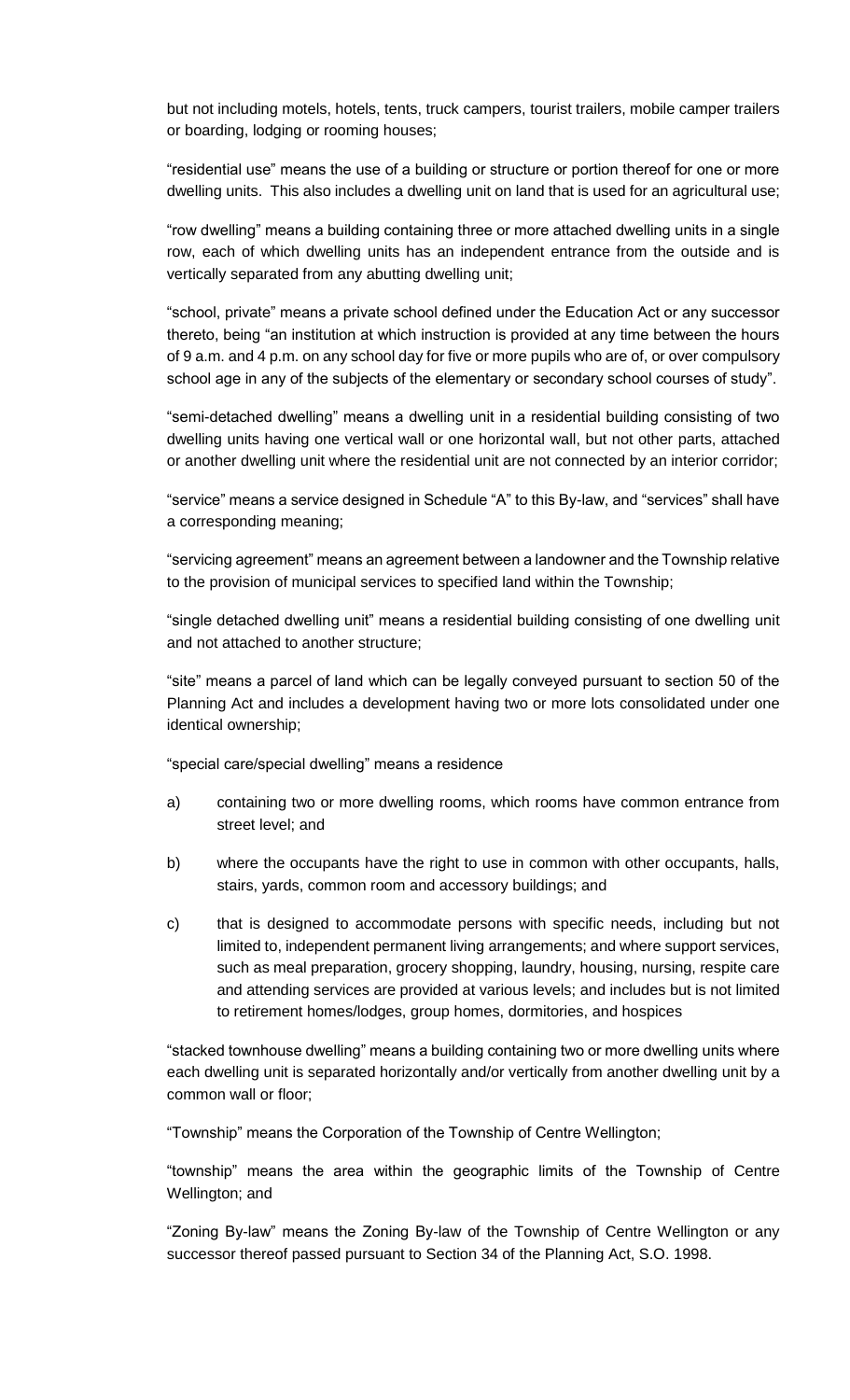# **2. DESIGNATION OF SERVICES**

- 2.1 The categories of services for which development charges are imposed under this By-law are as follows:
	- (a) Roads;
	- (b) Public Works;
	- (c) Fire Protection Services;
	- (d) Outdoor Recreation Services;
	- (e) Indoor Recreation Services;
	- (f) Administration;
	- (g) Wastewater Services; and
	- (h) Water Services
- 2.2 The components of the services designated in section 2.1 are described in Schedule A.

# **3. APPLICATION OF BY-LAW RULES**

- 3.1 Development charges shall be payable in the amounts set out in this By-law where:
	- (a) the lands are located in the area described in section 3.2; and
	- (b) the development of the lands requires any of the approvals set out in subsection 3.4(a).

# Area to Which By-law Applies

- 3.2 Subject to section 3.3, this By-law applies to all lands in the Township of Centre Wellington whether or not the land or use thereof is exempt from taxation under s. 13 or the Assessment Act.
- 3.3. Notwithstanding clause 3.2 above, this By-law shall not apply to lands that are owned by and used for the purposes of:
	- (a) the Township or a local board thereof;
	- (b) a board of education; or
	- (c) the Corporation of the County of Wellington or a local board thereof;

# Approvals for Development

- 3.4 (a) Development charges shall be imposed on all lands, buildings or structures that are developed for residential or non-residential uses if the development requires:
	- (i) the passing of a zoning by-law or of an amendment to a zoning by-law under section 34 of the Planning Act;
	- (ii) the approval of a minor variance under section 45 of the Planning Act;
	- (iii) a conveyance of land to which a by-law passed under subsection 50(7) of the Planning Act applies;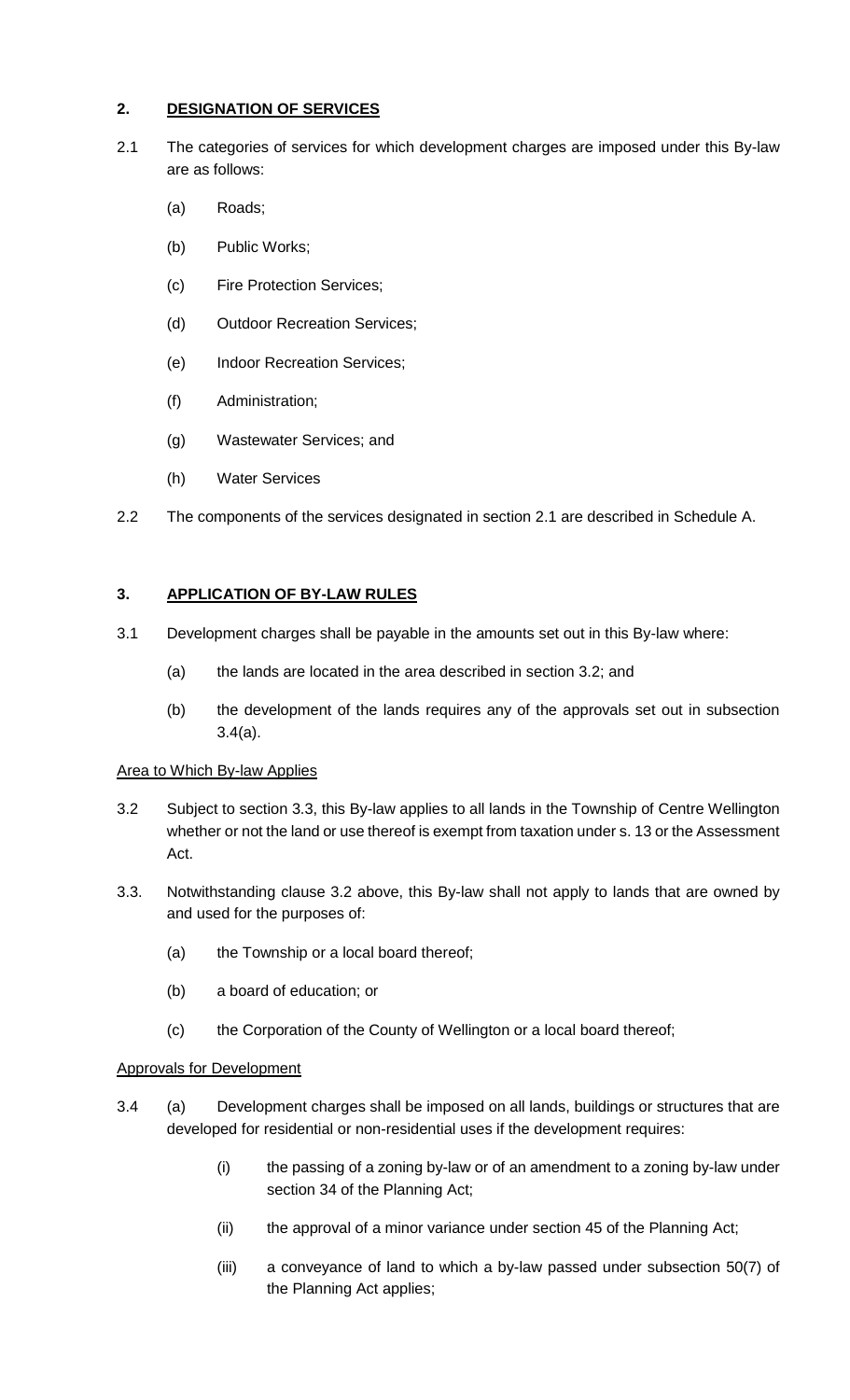- (iv) the approval of a plan of subdivision under section 51 of the Planning Act;
- (v) a consent under section 53 of the Planning Act;
- (vi) the approval of a description under section 50 of the Condominium Act, R.S.O. 1990, Chap. C.26, as amended, or any successor thereof; or
- (vii) the issuing of a permit under the Building Code Act in relation to a building or structure.
- (b) No more than one development charge for each service designated in subsection 2.1 shall be imposed upon any lands, buildings or structures to which this By-law applies even though two or more of the actions described in subsection 3.4(a) are required before the lands, buildings or structures can be developed.
- (c) Despite subsection 3.4(b), if two or more of the actions described in subsection 3.4 (a) occur at different times, additional development charges shall be imposed if the subsequent action has the effect or increasing the need for services.

## **Exemptions**

- 3.5 Notwithstanding the provisions of this By-law, development charges shall not be imposed with respect to:
	- (a) an enlargement to an existing dwelling unit;
	- (b) one or two additional dwelling units in an existing single detached dwelling;

or

- (c) one additional dwelling unit in any other existing residential building;
- 3.6 Notwithstanding section 3.5(b), development charges shall be imposed if the total gross floor area of the additional one or two units exceeds the gross floor area of the existing dwelling unit.
- 3.7 Notwithstanding section 3.5, development charges shall be imposed if the additional unit has a gross floor area greater than
	- i. in the case of a semi-detached or row dwelling, the gross floor area of the existing dwelling unit; and
	- ii. in the case of any other residential building, the gross floor area of the smallest dwelling unit contained in the residential building.
- 3.8 Exemption for Industrial Development:

Notwithstanding any other provision of this By-law, there shall be an exemption from the payment of development charges for one or more enlargements of an existing industrial building on its site, whether attached or separate from the existing industrial building, up to a maximum of fifty per cent of the gross floor area before the first enlargement for which an exemption from the payment of development charges was granted pursuant to the Development Charges Act or this section. Development charges shall be imposed in accordance with this By-law with respect to the amount of the floor area of an enlargement that results in the gross floor area of the industrial building being increased by greater than fifty per cent of the gross floor area of the existing industrial building.

3.9 If the gross floor area of an existing industrial building is enlarged by greater than 50 percent, the amount of the development charge payable in respect of the enlargement is the amount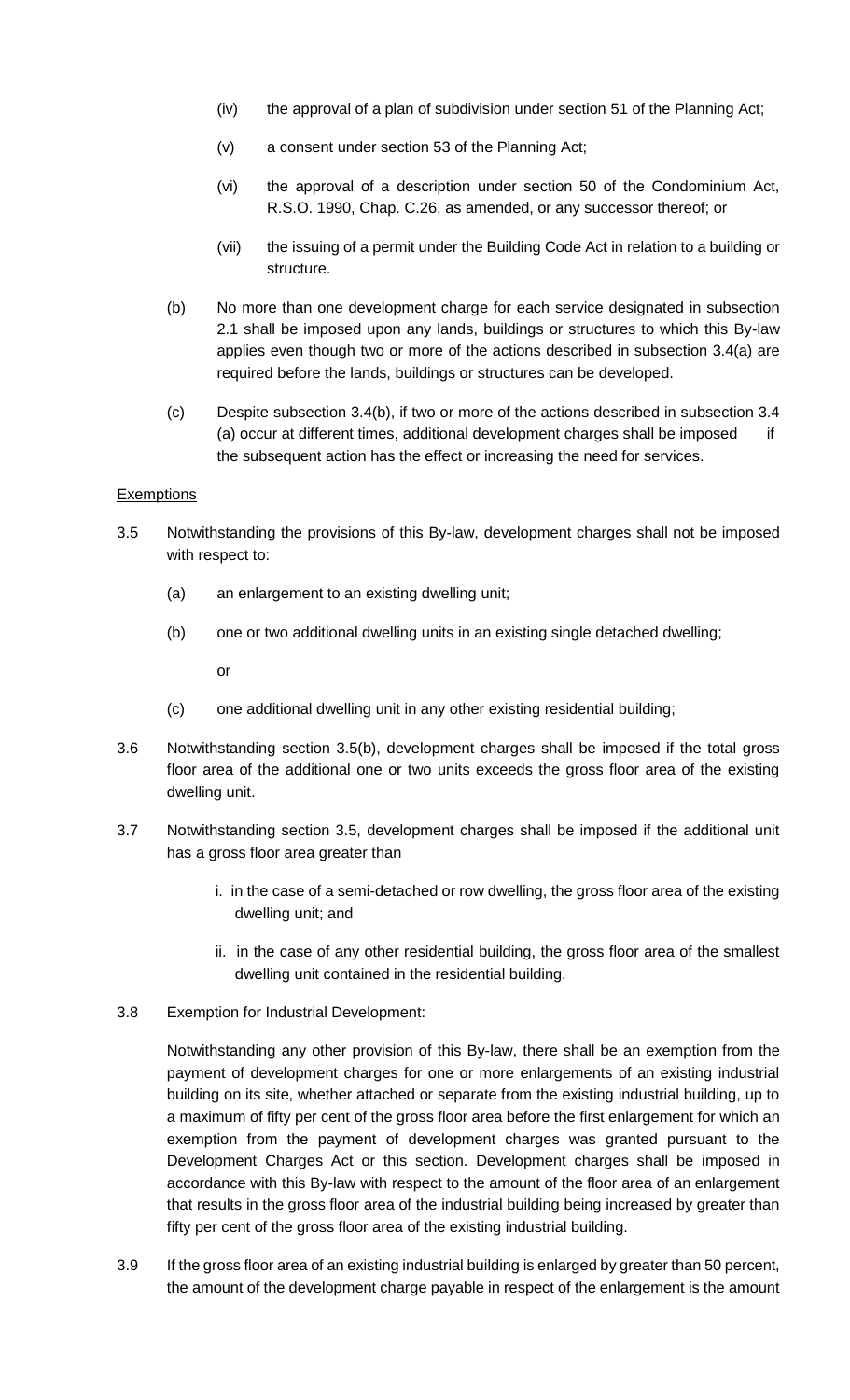of the development charge that would otherwise be payable multiplied by the fraction determined as follows:

1) determine the amount by which the enlargement exceeds 50 percent of the gross floor area before the enlargement;

2) divide the amount determined under subsection 1) by the amount of the enlargement

#### 3.10 Other Exemptions:

Notwithstanding the provision of this By-law, development charges shall not be imposed with respect to:

- a) A Temporary Use By-law Amendment in accordance with section 39 of the Planning Act;
- b) A place of worship or buildings for purposes of a churchyard or cemetery;
- c) Non-residential farm buildings constructed for bona fide farm uses;
- d) Exemption of the water and wastewater residential charges for apartment units located within commercial buildings and an exemption of the non-residential water and wastewater charges for non-residential development, located within the Fergus and Elora Downtown Cores, as defined by the Central Business District designation in the County and/or Municipal Official Plan.

#### Amount of Charges

#### **Residential**

3.11 The development charges set out in Schedule B shall be imposed on residential uses of lands, buildings or structures, including a dwelling unit accessory to a non-residential use and, in the case of a mixed use building or structure, on the residential uses in the mixed use building or structure, including the residential component of a live/work unit, according to the type of residential unit, and calculated with respect to each of the services according to the type of residential use.

#### Non-Residential

3.12 The development charges described in Schedule B to this By-law shall be imposed on nonresidential uses of lands, buildings or structures, and, in the case of a mixed-use building or structure, on the non-residential uses in the mixed use building or structure, including the non-residential component of a live/work unit, and calculated with respect to each of the services according to the total floor area of the non-residential use.

#### Reduction of Development Charges for Redevelopment

- 3.13 Despite any other provisions of this By-law, where, as a result of the redevelopment of land, a building or structure existing on the same land within 60 months prior to the date of payment of development charges in regard to such redevelopment was, or is to be demolished, in whole or in part, or converted from one principal use to another principal use on the same land, in order to facilitate the redevelopment, the development charges otherwise payable with respect to such redevelopment shall be reduced by the following amounts:
	- (a) in the case of a residential building or structure, or in the case of a mixed-use building or structure, the residential uses in the mixed-use building or structure, an amount calculated by multiplying the applicable development charge under subsection 3.11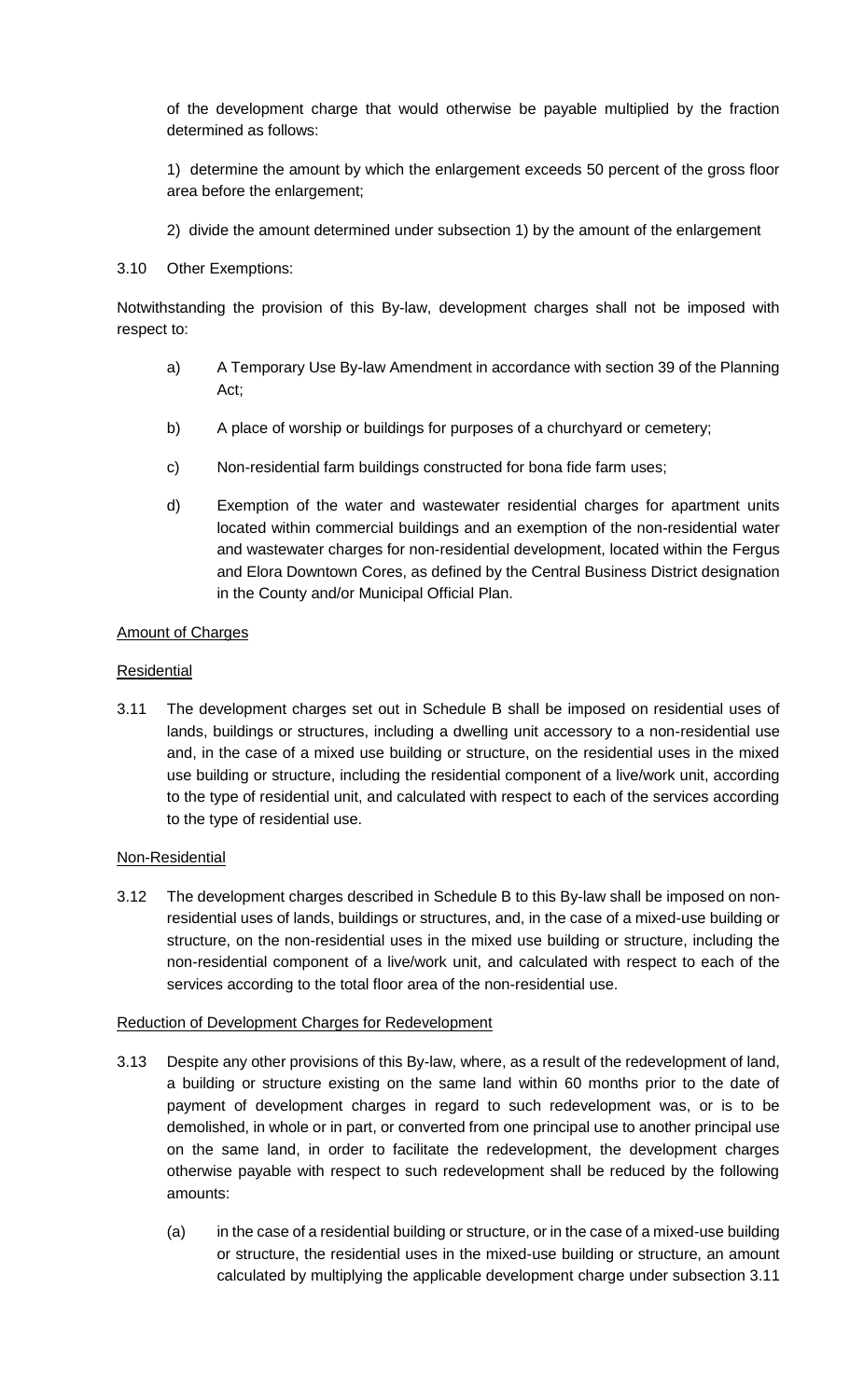by the number, according to type, of dwelling units that have been or will be demolished or converted to another principal use; and

- (b) in the case of a non-residential building or structure or, in the case of mixed-use building or structure, the non-residential uses in the mixed-use building or structure, an amount calculated by multiplying the greater of the applicable development charges under subsection 3.12 or the calculated rate within the Township of Centre Wellington Development Charges Background Study, April 25, 2018, by the gross floor area that has been or will be demolished or converted to another principal use;
- (c) notwithstanding the above, for brownfield redevelopment, the period in which the reduction of development charges applies for redevelopment shall be extended to not more than 180 months prior to the date of payment of development charges in regard to such redevelopment;

provided that such amounts shall not exceed, in total, the amount of the development charges otherwise payable with respect to the redevelopment.

#### Time of Payment of Development Charges

- 3.14 Development charges imposed under this By-law are calculated, payable, and collected upon issuance of a building permit for the development.
- 3.15 Despite section 3.14, Council from time to time, and at any time, may enter into agreements providing for all or any part of a development charge to be paid before or after it would otherwise be payable, in accordance with section 27 of the Act.

## **4. PAYMENT BY SERVICES**

4.1 Despite the payment required under subsections 3.11 and 3.12, Council may, by agreement, give a credit towards a development charge in exchange for work that relates to a service to which a development charge relates under this By-law.

#### **5. INDEXING**

5.1 Development charges imposed pursuant to this By-law shall be adjusted annually, without amendment to this By-law, on January 1st of each year, in accordance with the prescribed index in the Act.

#### **6. SCHEDULES**

- 6.1 The following schedules shall form part of this By-law:
	- Schedule A Components of Services Designated in section 2.1

Schedule B - Residential and Non-Residential Development Charges

# **7. CONFLICTS**

- 7.1 Where the Township and an owner or former owner have entered into an agreement with respect to land within the area to which this By-law applies, and a conflict exists between the provisions of this By-law and such agreement, the provisions of the agreement shall prevail to the extent that there is a conflict.
- 7.2 Notwithstanding section 7.1, where a development which is the subject of an agreement to which section 7.1 applies, is subsequently the subject of one or more of the actions described in subsection 3.4(a), an additional development charge in respect of the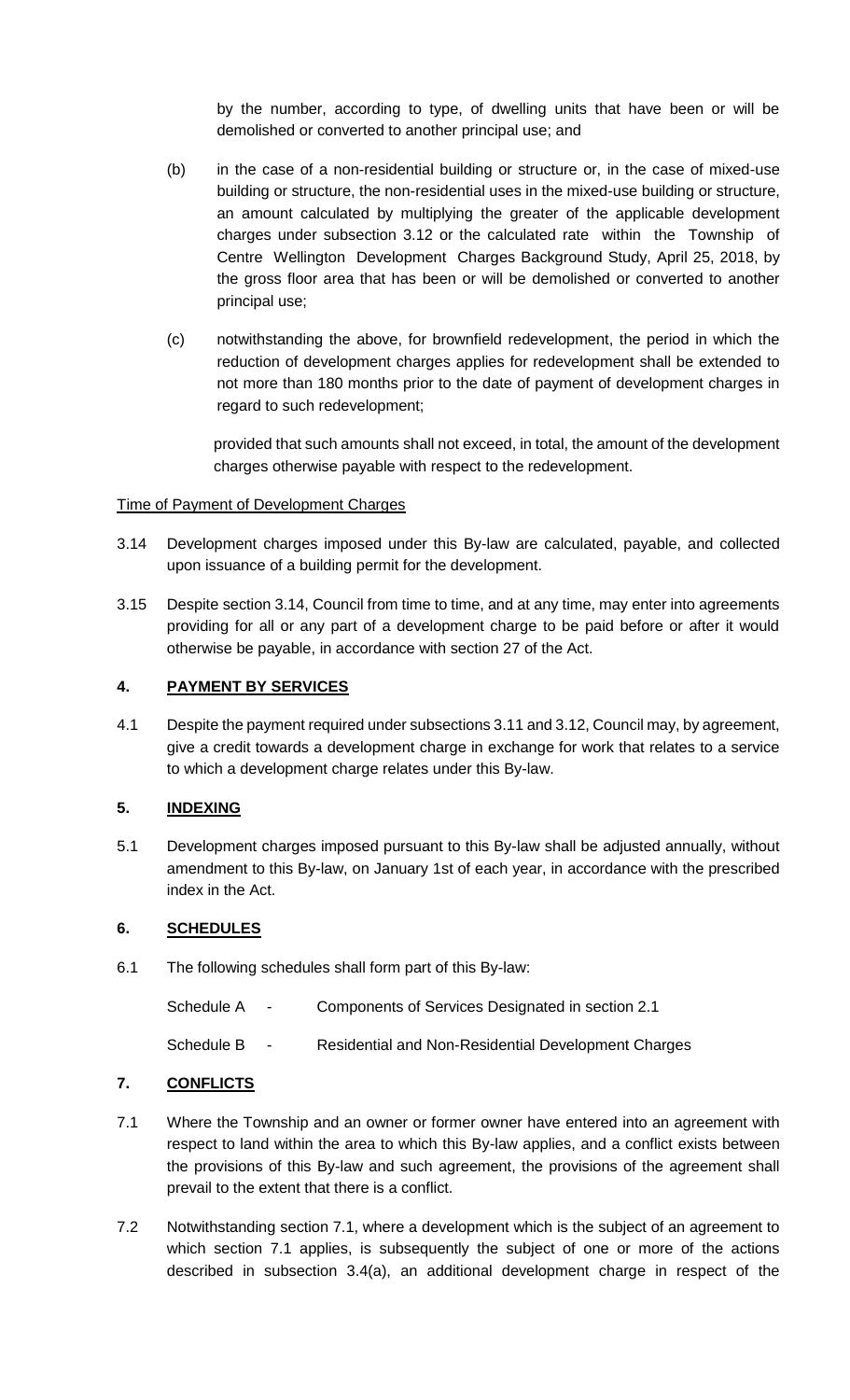development permitted by the action shall be calculated, payable and collected in accordance with the provisions of this By-law if the development has the effect of increasing the need for services, unless such agreement provides otherwise.

## **8. SEVERABILITY**

8.1 If, for any reason, any provision of this By-law is held to be invalid, it is hereby declared to be the intention of Council that all the remainder of this By-law shall continue in full force and effect until repealed, re-enacted, amended or modified.

### **9. DATE BY-LAW IN FORCE**

9.1 This By-law shall come into effect at 12:01 AM on July 24th, 2018.

## **10. DATE BY-LAW EXPIRES**

10.1 This By-law will expire at 12:01 AM on July 24th, 2023 unless it is repealed by Council at an earlier date.

## **11. EXISTING BY-LAW REPEALED**

11.1 By-law Number 2013-076 is hereby repealed.

Read a first, second and third time and finally passed this 23<sup>rd</sup> day of July, 2018.

 $K$  O'Kan

Mayor – Kelly Linton **Clerk – Kerri O'Kane**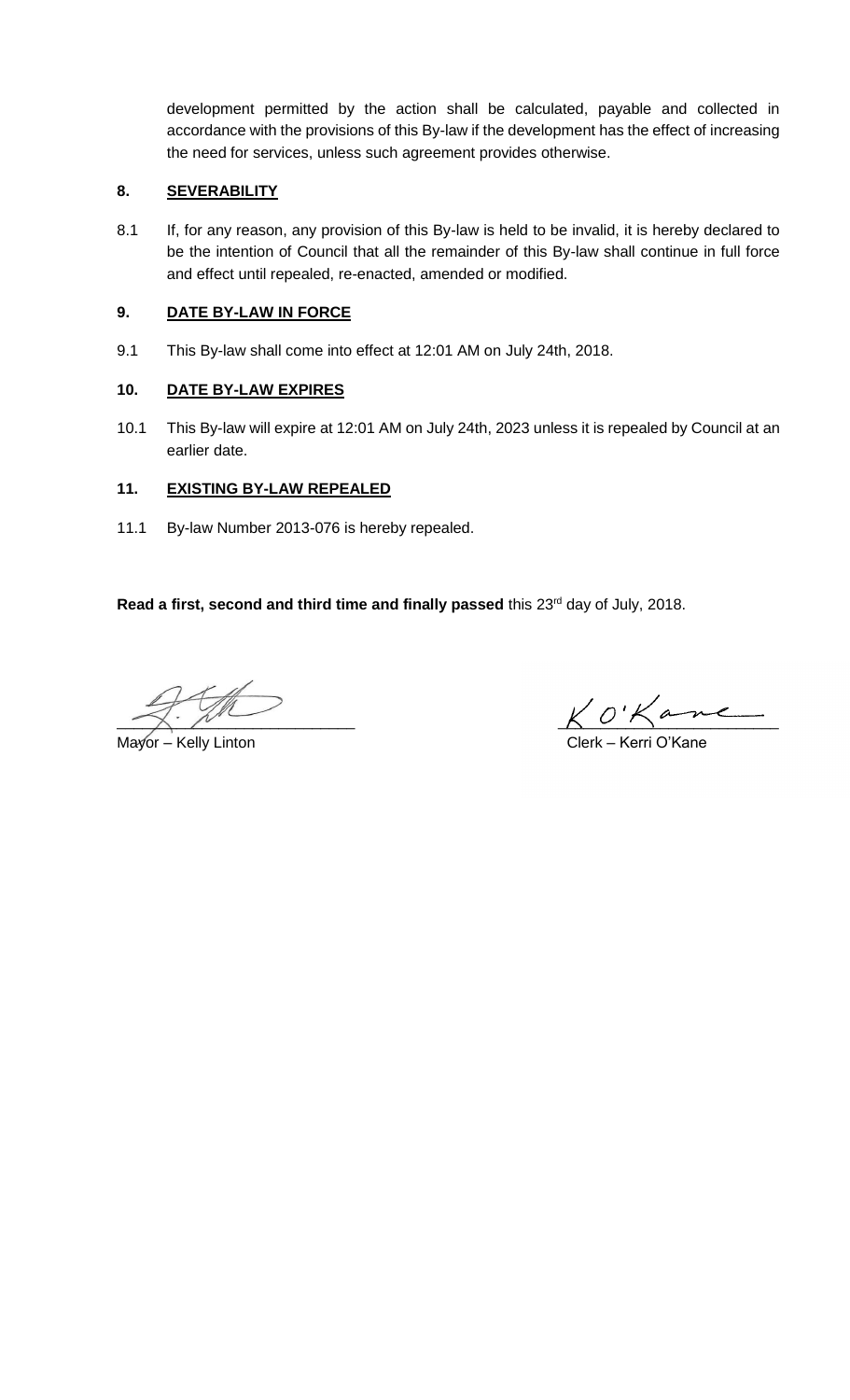## **Schedule "A"**

## **By-law 2018-40**

# **COMPONENTS OF SERVICES DESIGNATED IN SUBSECTION 2.1**

### 90% Municipal-wide Eligible Services

- Administration
	- o Growth Related Studies
- Indoor and Outdoor Recreation Services
	- o Recreation Facilities
	- o Parkland Development
	- o Parks and Recreation Vehicles and Equipment

# 100% Municipal-wide Eligible Services

- Road Services
	- o Public Works Services
	- o Public Works Facilities Rolling Stock
- Fire Protection Services
	- o Fire Facilities
	- o Fire Vehicles
	- o Fire Fighter Equipment

## 100% Urban Serviced Areas Eligible Services (including Elora and Fergus Areas)

- Wastewater Services
	- o Treatment and Collection
- Water Services
	- o Treatment, Storage and Distribution